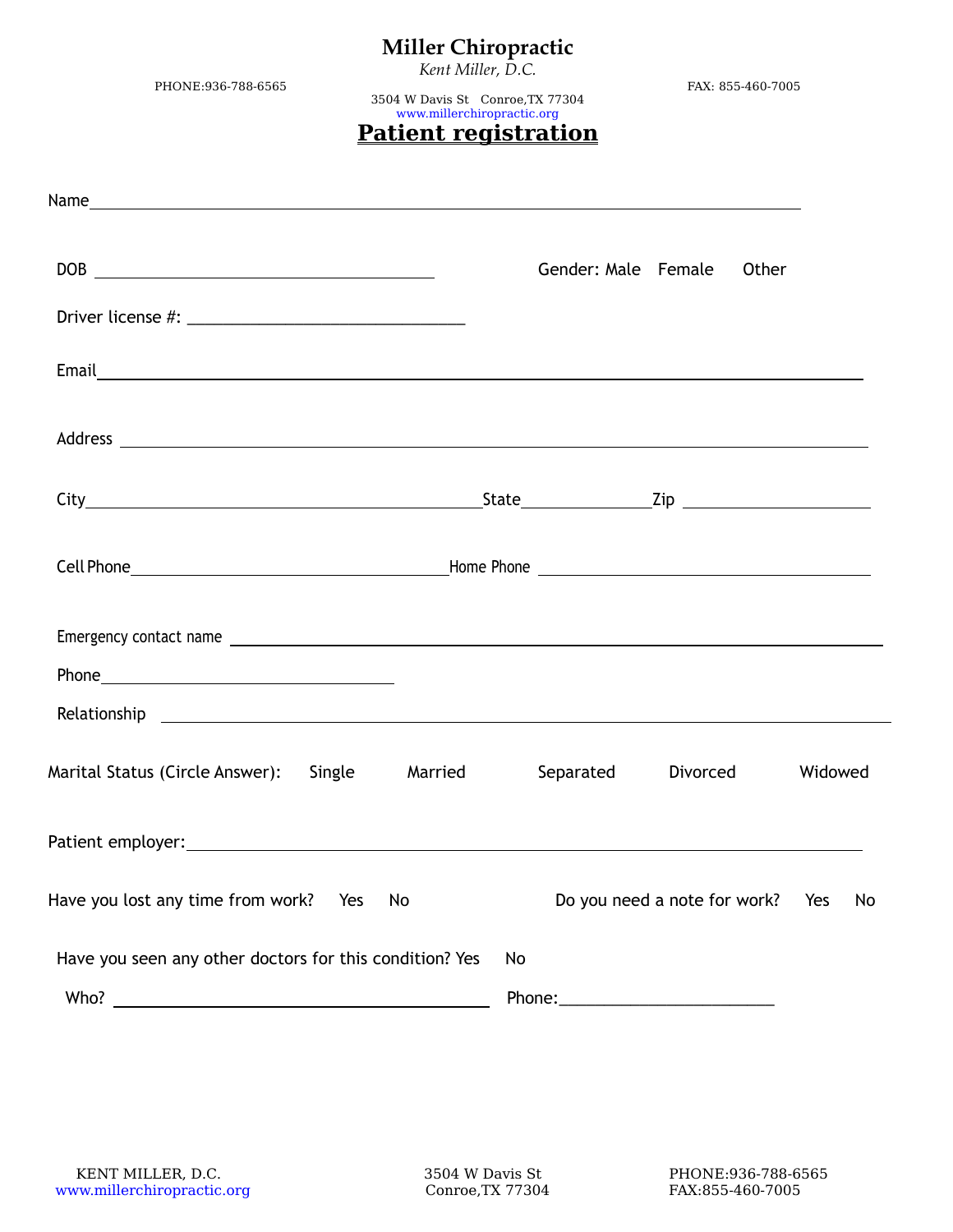*Kent Miller, D.C.*

PHONE:936-788-6565 FAX: 855-460-7005

3504 W Davis St Conroe,TX 77304 [www.millerchiropractic.org](http://www.millerchiropractic.org/)

#### **MEDICAL HISTORY**

Please check **ALL** of the health conditions below that apply to **you** currently or in the past:

| Alcoholism       | <b>Diabetes</b>        | <b>Kidney Disease</b> | <b>Sciatica</b>  |
|------------------|------------------------|-----------------------|------------------|
| Allergies        | <b>Dizziness</b>       | Liver disease         | Short of breath  |
| Anemia           | Epilepsy               | Mental disease        | Sinus trouble    |
| Arthritis        | Gall bladder           | Migraines             | Sleeplessness    |
| Asthma           | Gout                   | Multiple sclerosis    | <b>Stress</b>    |
| Cancer           | Gynecological          | Nausea                | <b>Stroke</b>    |
| Cataracts        | <b>Headaches</b>       | Neck pain             | Thyroid problems |
| Chest pain       | <b>Hearing Trouble</b> | Osteoporosis          | Tumors, Growths  |
| Cold hands/feet  | Heart disease          | Parkinson's disease   | <b>Ulcers</b>    |
| Colds/infections | Hemorrhoids            | Polio                 | Varicose veins   |
| Colon trouble    | Hardening of arteries  | Poor appetite         | Vision problems  |
| Constipation     | <b>Hepatitis</b>       | Prostate              | Poor appetite    |
| Concussion       | <b>Herniated Disc</b>  | Rheumatoid            | Weight Gain/Loss |
| Depression       | High Cholesterol       | Scarlet fever         | Whooping cough   |

**Other:**

Do you have a **Pacemaker** or **defibrillator**? \_\_\_\_\_\_\_\_\_\_\_\_\_\_\_\_\_\_\_\_\_\_\_\_\_\_\_\_\_\_\_\_\_\_\_\_\_\_\_\_\_\_\_\_\_\_\_\_\_\_\_\_

SURGERIES and/or HOSPITALIZATIONS (List and Date):

| <b>WOMEN ONLY: (Circle Yes or NO)</b> |                                                                                                                                                                                                                               |
|---------------------------------------|-------------------------------------------------------------------------------------------------------------------------------------------------------------------------------------------------------------------------------|
| Currently Pregnant? Yes No            | Do you take birth control pills?<br>Yes No                                                                                                                                                                                    |
| Do you have children? Yes No          | If "Yes", type of birth? Circle Vaginal or C-Section                                                                                                                                                                          |
| Epidural: Yes No                      | Date: Date: Date: Date: Date: Date: Date: Date: Date: Date: Date: Date: Date: Date: Date: Date: Date: Date: Date: Date: Date: Date: Date: Date: Date: Date: Date: Date: Date: Date: Date: Date: Date: Date: Date: Date: Date: |
| Menopause?<br>Yes<br>No.              |                                                                                                                                                                                                                               |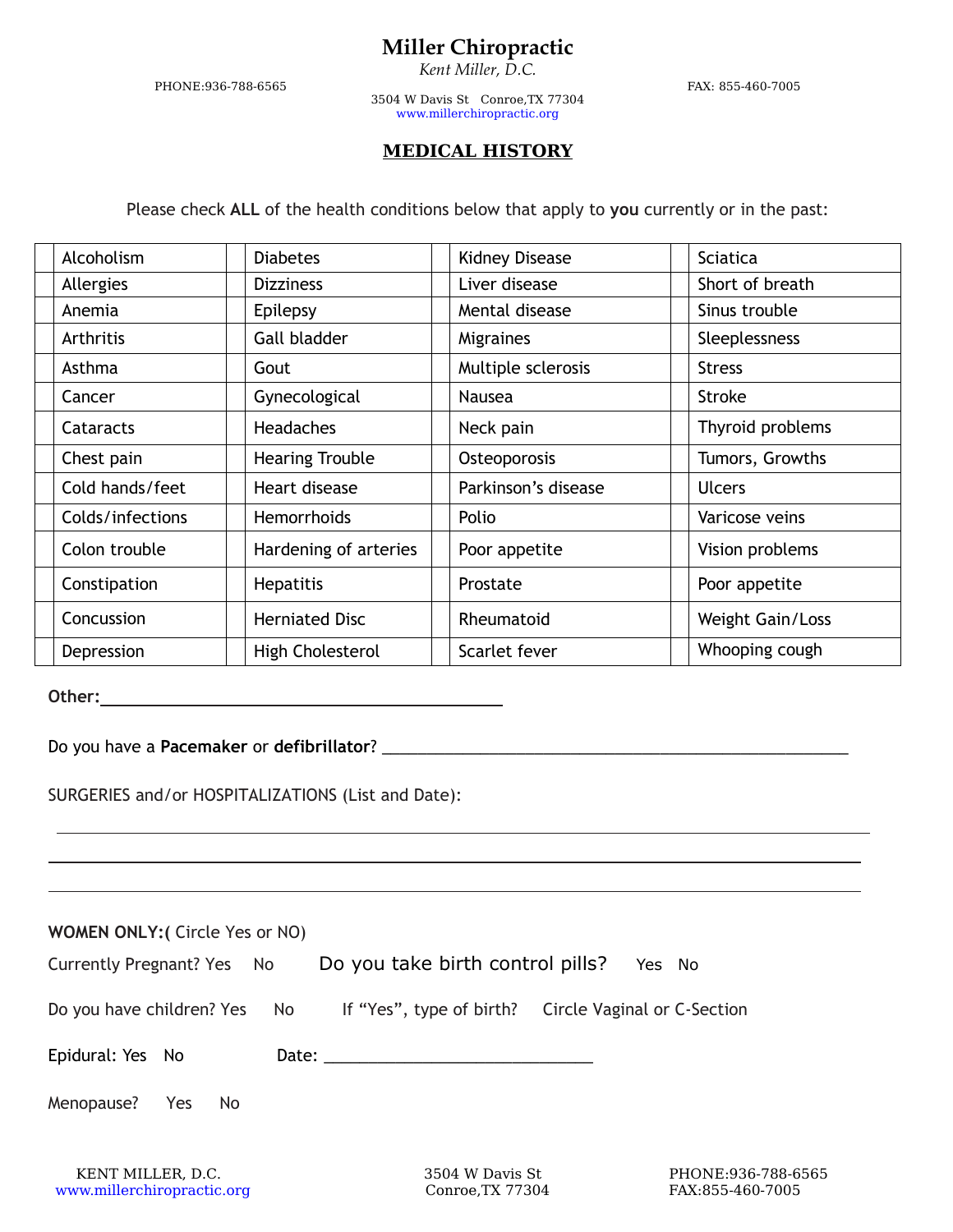*Kent Miller, D.C.*

PHONE:936-788-6565 FAX: 855-460-7005

3504 W Davis St Conroe,TX 77304 [www.millerchiropractic.org](http://www.millerchiropractic.org/)

**Indicate on the diagrams below the location/s on body and circle type of sensation/s you have been experiencing. Circle all that apply:**

| Aching   | <b>Burning</b> | Cramping  | Dull     | <b>Numb</b>      |  |
|----------|----------------|-----------|----------|------------------|--|
| Sharp    | Shooting       | Spasm     | Stabbing | <b>Stiffness</b> |  |
| Stinging | Tingling       | Throbbing |          |                  |  |

Other

**Mark where pain is:**



#### **Please describe complaints and start date :**

I **UNDERSTAND** and **AGREE** to authorize Dr. Miller and his employees to administer any examination procedures and treatments as they deem necessary

**Signature** DATE DATE

**\_\_\_\_\_\_\_\_\_\_\_\_\_\_\_\_\_\_\_\_\_\_\_\_\_\_\_\_\_\_\_\_\_\_\_\_\_\_\_\_\_\_\_\_\_\_\_\_\_\_\_\_\_\_\_\_\_\_\_**

**\_\_\_\_\_\_\_\_\_\_\_\_\_\_\_\_\_\_\_\_\_\_\_\_\_\_\_\_\_\_\_\_\_\_\_\_\_\_\_\_\_\_\_\_\_\_\_\_\_\_\_\_\_\_\_\_\_\_\_**

**\_\_\_\_\_\_\_\_\_\_\_\_\_\_\_\_\_\_\_\_\_\_\_\_\_\_\_\_\_\_\_\_\_\_\_\_\_\_\_\_\_\_\_\_\_\_\_\_\_\_\_\_\_\_\_\_\_\_\_**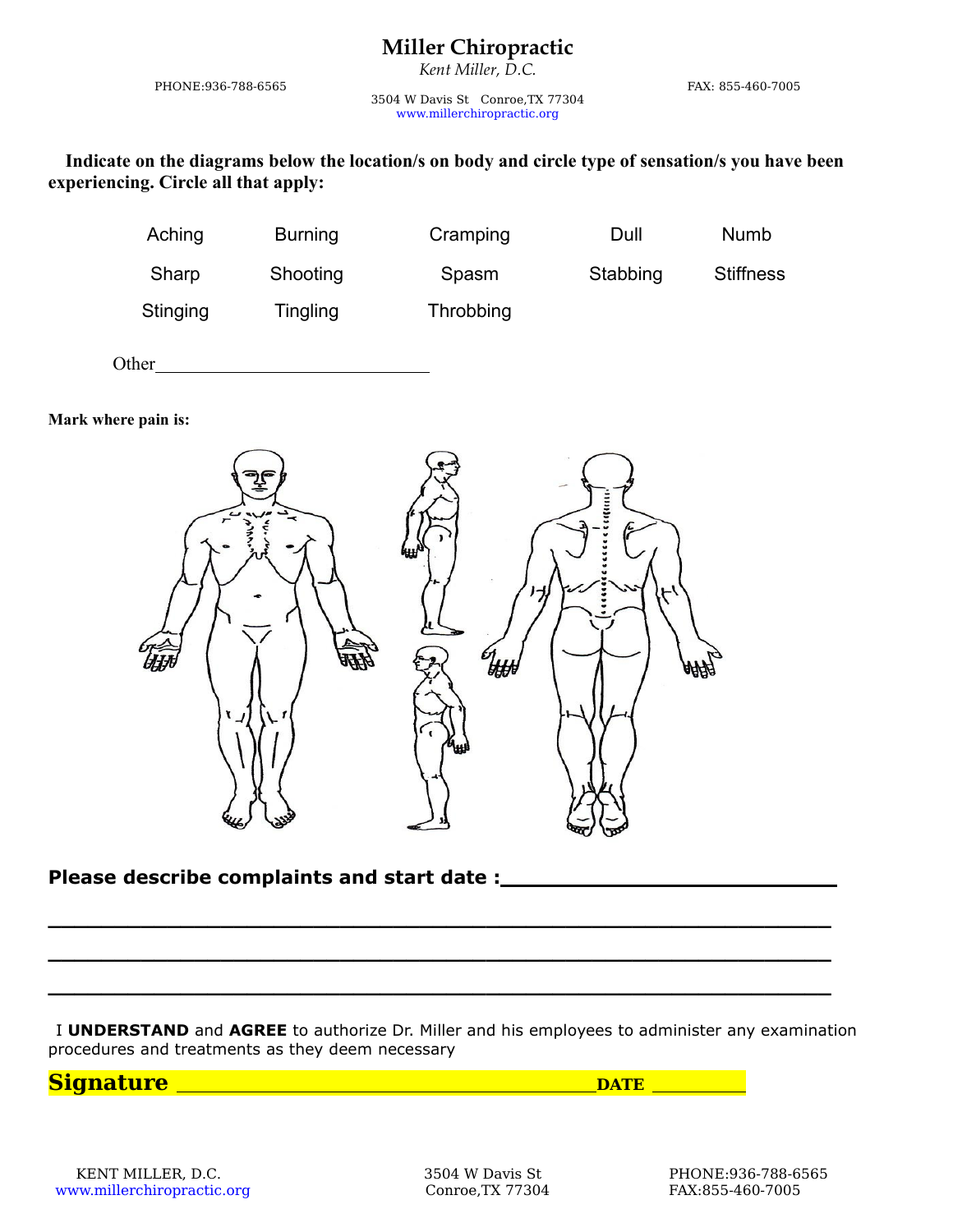*Kent Miller, D.C.*

#### **ACKNOWLEDGEMENT OF RECEIPT OF NOTICE OF PRIVACY PRACTICES**

I understand and can be provided with a copy *HIPAA Notice of Patient Privacy Policy* that provides a more complete description of information uses and disclosures.

#### **Our Responsibilities**

- We are required by law to maintain the privacy and security of your protected health information.
- We will use or disclose health information to carry out treatment, payment, or health care options.
- We will let you know promptly if a breach
- We must follow the duties and privacy practices described in this notice and give you a copy of it upon requested.
- We will not use or share your health information other than as described here unless you tell us we can in writing. If you tell us we can, you may change your mind at any time/ Let us know in writing if you change your mind.

| Patients Signature                                                                                                                                              | Date                                                                                                                                                                                                                |
|-----------------------------------------------------------------------------------------------------------------------------------------------------------------|---------------------------------------------------------------------------------------------------------------------------------------------------------------------------------------------------------------------|
| $\mathcal{L}^{\text{max}}_{\text{max}}$ and $\mathcal{L}^{\text{max}}_{\text{max}}$ and $\mathcal{L}^{\text{max}}_{\text{max}}$<br>Parent or guardian Signature | Date                                                                                                                                                                                                                |
|                                                                                                                                                                 |                                                                                                                                                                                                                     |
|                                                                                                                                                                 | <b>Parental/Guardian Consent for Minor Patient</b>                                                                                                                                                                  |
| Minor Patient Name: Minor Patient age:                                                                                                                          |                                                                                                                                                                                                                     |
|                                                                                                                                                                 |                                                                                                                                                                                                                     |
|                                                                                                                                                                 |                                                                                                                                                                                                                     |
| Parent or guardian Signature                                                                                                                                    | <b>Date</b>                                                                                                                                                                                                         |
|                                                                                                                                                                 | In addition, by signing below, I give permission for the above named minor patient to be managed by the<br>doctor(s) at Miller Chiropractic and whom ever they designate as assistants to administer care to child. |
|                                                                                                                                                                 |                                                                                                                                                                                                                     |
|                                                                                                                                                                 |                                                                                                                                                                                                                     |
| and the control of the control of the control of the control of the control of the control of the control of the                                                |                                                                                                                                                                                                                     |
| Parent or guardian Signature                                                                                                                                    | <b>Date</b>                                                                                                                                                                                                         |